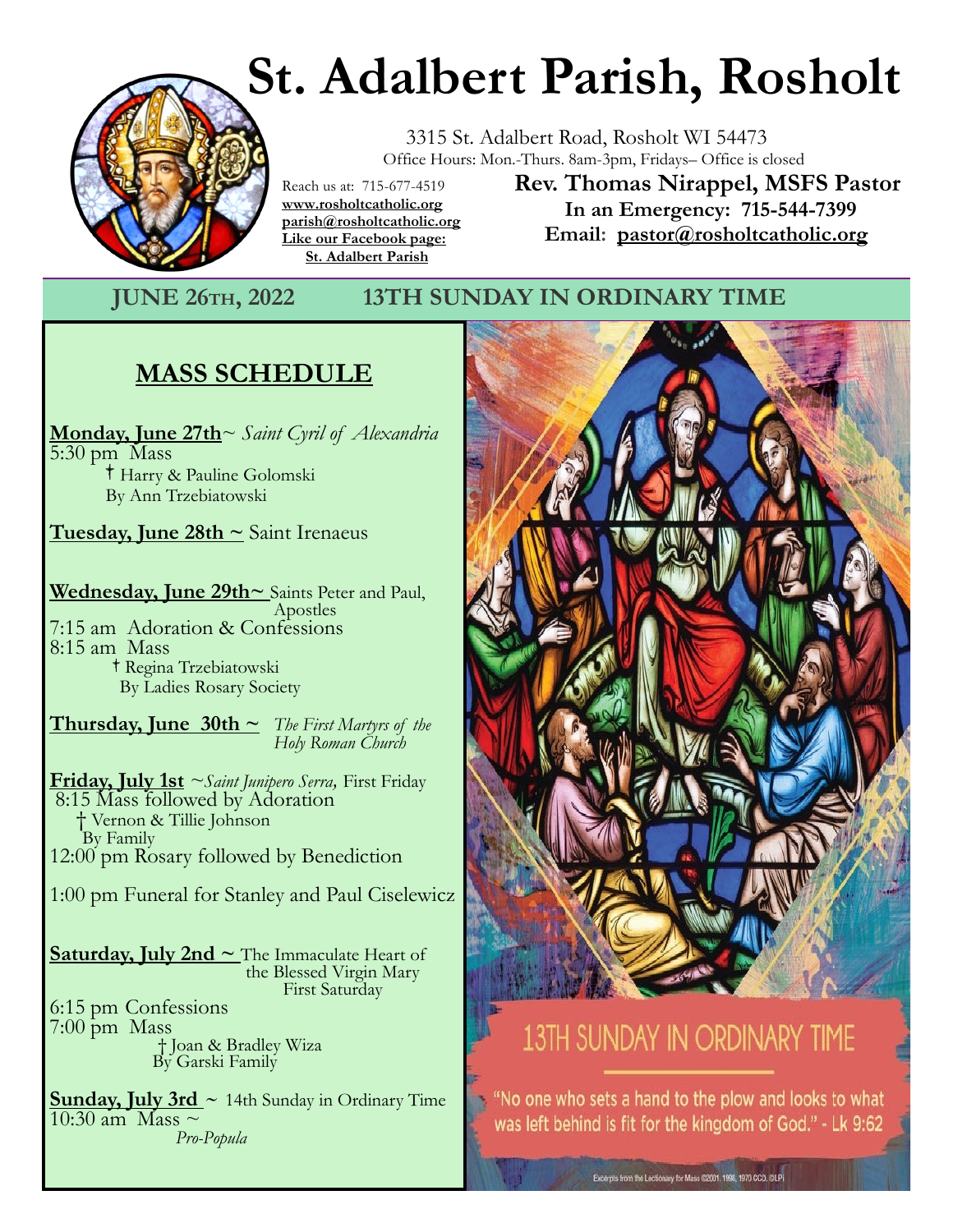Dear Brothers & Sisters,

Today's readings are about God's call and man's answering that call with commitment. They ask one for total commitment made in total freedom with the spirit of patient love, — that is, to say an unconditional "Yes" to Jesus and to the Christian life, as a true disciple of Christ. The first reading describes how Elisha committed himself whole-heartedly, answering God's call to be a prophet, in spite of his initial hesitation when God called him through the prophet Elijah. The Responsorial Psalm, offers us the refrain, "You are my inheritance, O Lord." This Psalm reflects the commitment made by all Christians in their Baptism. The second reading, taken from Paul's letter to the Galatians, reinforces the commitment message of the first reading and the Responsorial Psalm. Paul warns that true freedom is not meant to be a license for self-indulgence, but to be a way to show God, ourselves, and other human beings our commitment to God and to His service.

The first part of today's Gospel records Jesus' teaching on Christian tolerance, given after he had observed an angry response of two of his apostles., James and John, who were angry at the Samaritans who had refused to receive Jesus as a prophet and allow him to travel through their village because Jesus was travelling to Jerusalem. In the second part of today's Gospel, Luke introduces three potential disciples who offered lame reasons that made Jesus' call to ministry "impossible" for them to accept, after Jesus had told them plainly what the commitment required, and the cost involved. We too, are asked to follow Jesus, totally and immediately, without any reservations, both by giving priority to him and to his cause and by surrendering our lives to God in humble and dedicated service to others.

As Christians, we should have the courage of our convictions and so honor our commitments: a) The marriage commitment. The spouses are expected to honor their marriage commitment, that is, to remain in mutual love and respect till their death and to raise their children to be zealous Christians. b) The priestly and religious commitment: Priests, Deacons and religious should honor the commitment they have made to obey their lawful superiors, to keep their vows, and to spend their lives serving God's people faithfully. c) The Christian commitment: As Christians, all of us should honor our Baptismal commitment, and to bear witness to him through ideal and transparent Christian lives.

May the Good Lord Bless you all, *Father Thomas*



**Please Pick up your Picnic Raffle tickets at the back of church. All are labeled in packets. Please consider picking up your neighbors or relatives' to deliver as a kind gesture.**

**Next Picnic meeting** will be July 14th at 6:30pm followed by a Council meeting.

**The Basket Raffle, Cherry Tree, And Kids Games** Are looking for generous donations to help our 2022 picnic a success! Donation bins are in back of the church for your convenience. New items, small and large are needed.

**Cherry Tree** is looking for volunteers to help run the stand. If you are willing to take a 2 hr. shift, Please call 715-340-4565

**Basket Raffle, Mini Raffle and Country Store** is looking for an individual or group to chair the 2022 Church Picnic. If you are interested please contact the office.

#### **St. Adalbert News**

**Parish office will be closed on July 4th.**

**All bulletin additions must be given by Tuesday morning. Thanks!**

**Finance Council Members Needed:** St. Adalbert Finance Council is looking for new members. Individuals must be a confirmed parishioner of St. Adalbert Parish, with willingness to help budget the Parish's funds. Please contact the Parish office if you are interested.

#### **Happy 50th Wedding Anniversary**

**Joseph & Lin Vogel on June 17th & Jerry & Barb Trzbetowski on June 26th Congratulations!**



Add St. Adalbert Parish & School as your preferred charity when you order from Amazon We will receive  $0.5%$  from each order.

**Job Opportunity:** St. Adalbert Church/School is currently seeking an individual for the bookkeeper position**.**  Individual should have bookkeeping experience, organizational skills. Computer knowledge is a must. Position is flexible with 15-20hrs/wk. Please contact office for more details. 715-677-4519 or parish@ rosholtcatholic.org